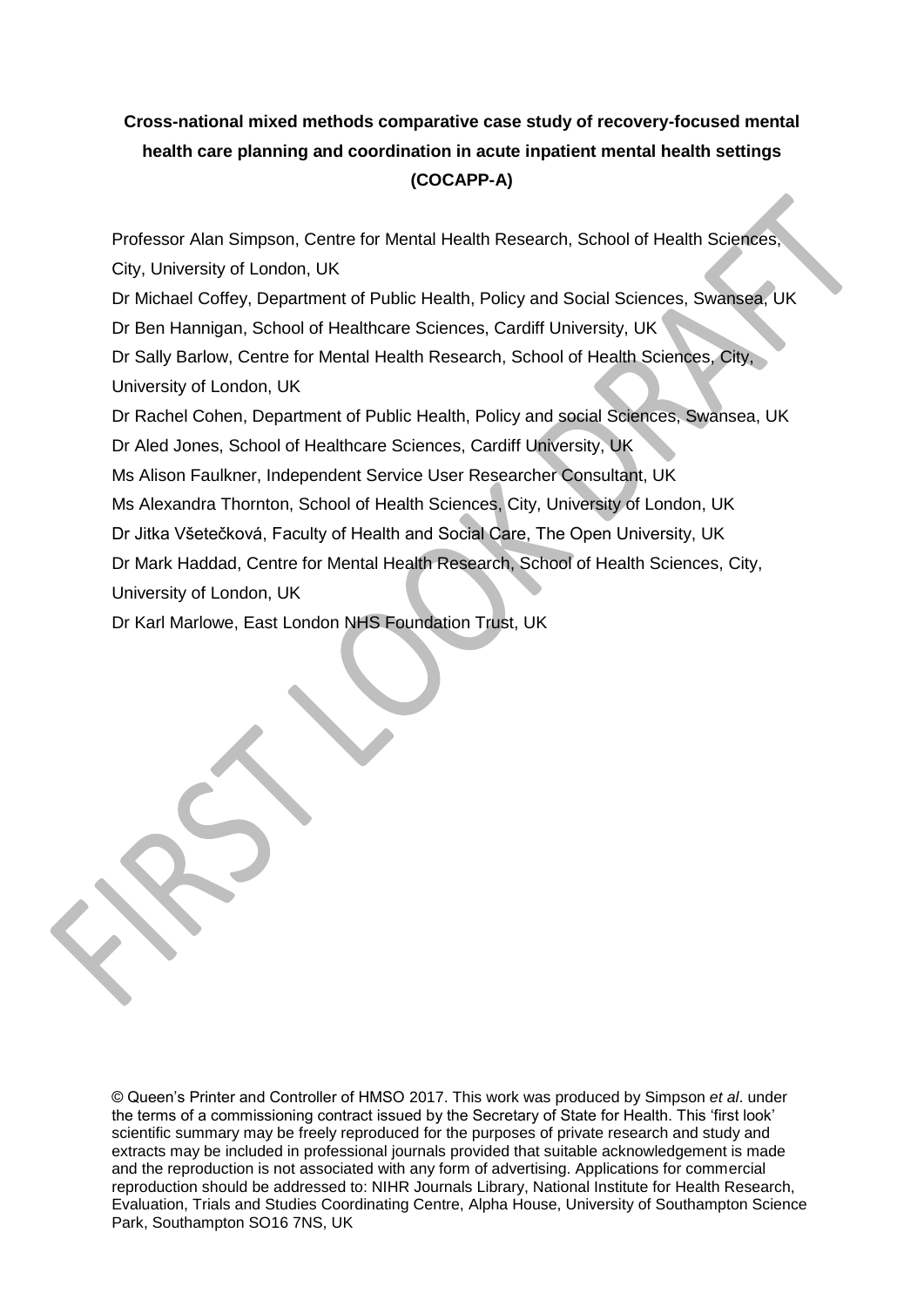### **Important**

A 'first look' scientific summary is created from the original author-supplied summary once the normal NIHR Journals Library peer and editorial review processes are complete. The summary has undergone full peer and editorial review as documented at NIHR Journals Library website and may undergo rewrite during the publication process. The order of authors was correct at editorial sign-off stage.

A final version (which has undergone a rigorous copy-edit and proofreading) will publish as part of a fuller account of the research in a forthcoming issue of the Health Services and Delivery Research journal.

Any queries about this 'first look' version of the scientific summary should be addressed to the NIHR Journals Library Editorial Office – [journals.library@nihr.ac.uk](mailto:journals.library@nihr.ac.uk)

The research reported in this 'first look' scientific summary was funded by the HS&DR programme or one of its predecessor programmes (NIHR Service Delivery and Organisation programme, or Health Services Research programme) as project number 13/10/75. For more information visit<https://www.journalslibrary.nihr.ac.uk/programmes/hsdr/131075/#/>

The authors have been wholly responsible for all data collection, analysis and interpretation, and for writing up their work. The HS&DR editors have tried to ensure the accuracy of the authors' work and would like to thank the reviewers for their constructive comments however; they do not accept liability for damages or losses arising from material published in this scientific summary.

This 'first look' scientific summary presents independent research funded by the National Institute for Health Research (NIHR). The views and opinions expressed by authors in this publication are those of the authors and do not necessarily reflect those of the NHS, the NIHR, NETSCC, the HS&DR programme or the Department of Health. If there are verbatim quotations included in this publication the views and opinions expressed by the interviewees are those of the interviewees and do not necessarily reflect those of the authors, those of the NHS, the NIHR, NETSCC, the HS&DR programme or the Department of Health.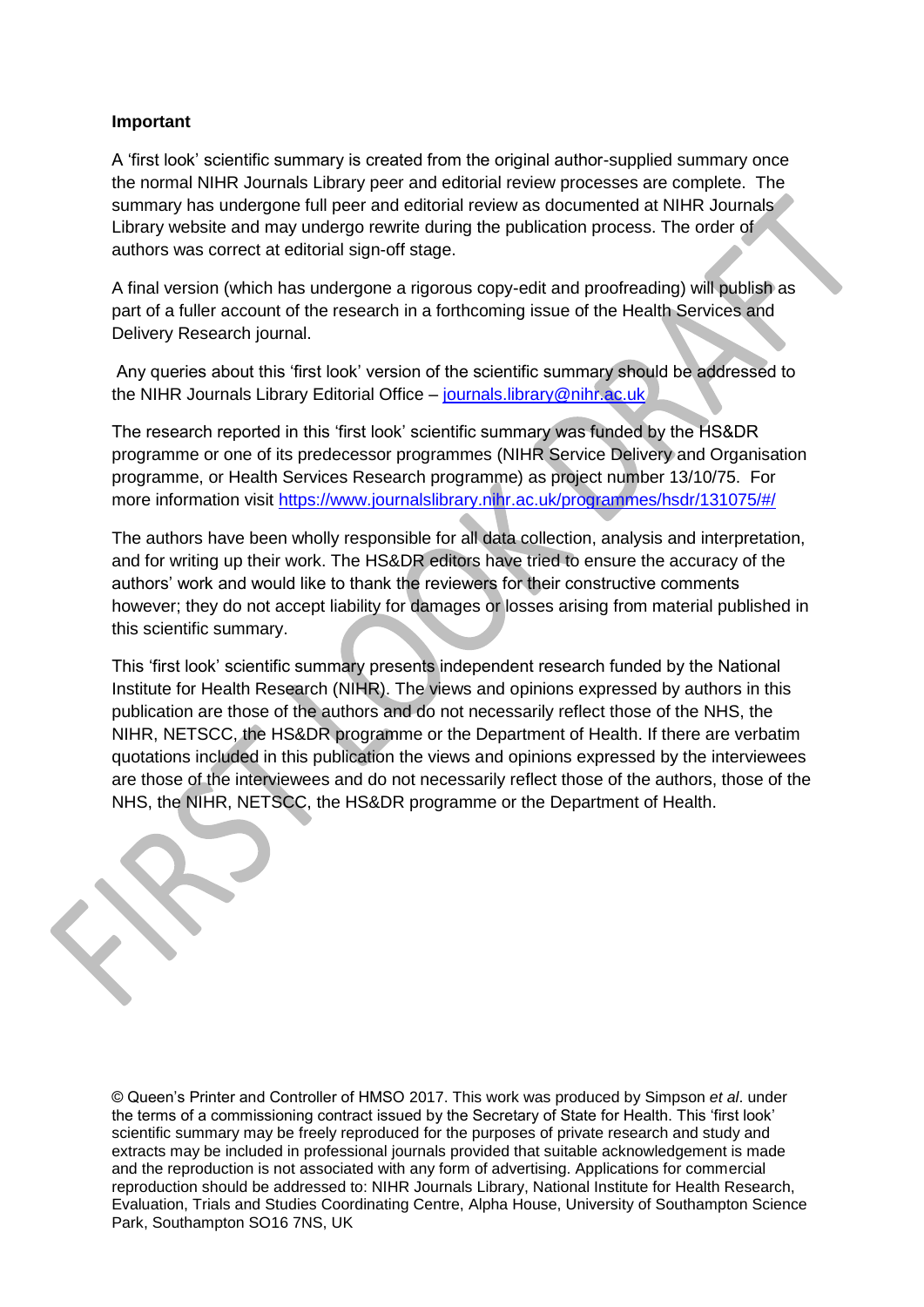#### **Scientific summary**

### **Background**

Improving the treatment and care of people with mental illness is a key priority in both England and Wales. Despite shifts to community-based care considerable resources are spent on inpatient beds. Annually, around 112,000 people are admitted to mental hospitals; about 40% of them detained under the Mental Health Act 1983. Considerable planning and coordination is required to ensure effective care is delivered consistently.

The context and delivery of mental health care is diverging across England and Wales whilst retaining points of common interest. In England the key vehicle for the provision of care is the care programme approach (CPA). In Wales the CPA has been superseded by The Mental Health (Care Co-ordination and Care and Treatment Planning) (CTP) Regulations (Mental Health Measure), a new statutory framework.

Both processes are expected to reflect philosophies of *recovery* and *personalisation*. Together these mean tailoring support and services to fit individual needs and enable social integration.

The CPA/CTP is central to mental health care yet few studies have explicitly explored community care planning and coordination and even fewer in inpatient services. A rare example of the former is our recently completed COCAPP, with this sister project extending this research into hospitals. National policies and quality statements include requirements that service users jointly develop recovery-focused care plans with professionals, are given copies with agreed review dates, and are routinely involved in shared decision-making. These hold true for informal and detained inpatients, with reasonable adjustments where necessary to ensure people are supported to live as full and socially participative lives as possible.

The limited evidence from audits and regulatory inspections contrasts with aspirations that CPA/CTP processes should be collaborative, personalised and recovery-oriented. Research evidence is needed to develop care planning interventions that embed dignity, recovery and participation for all using inpatient mental healthcare.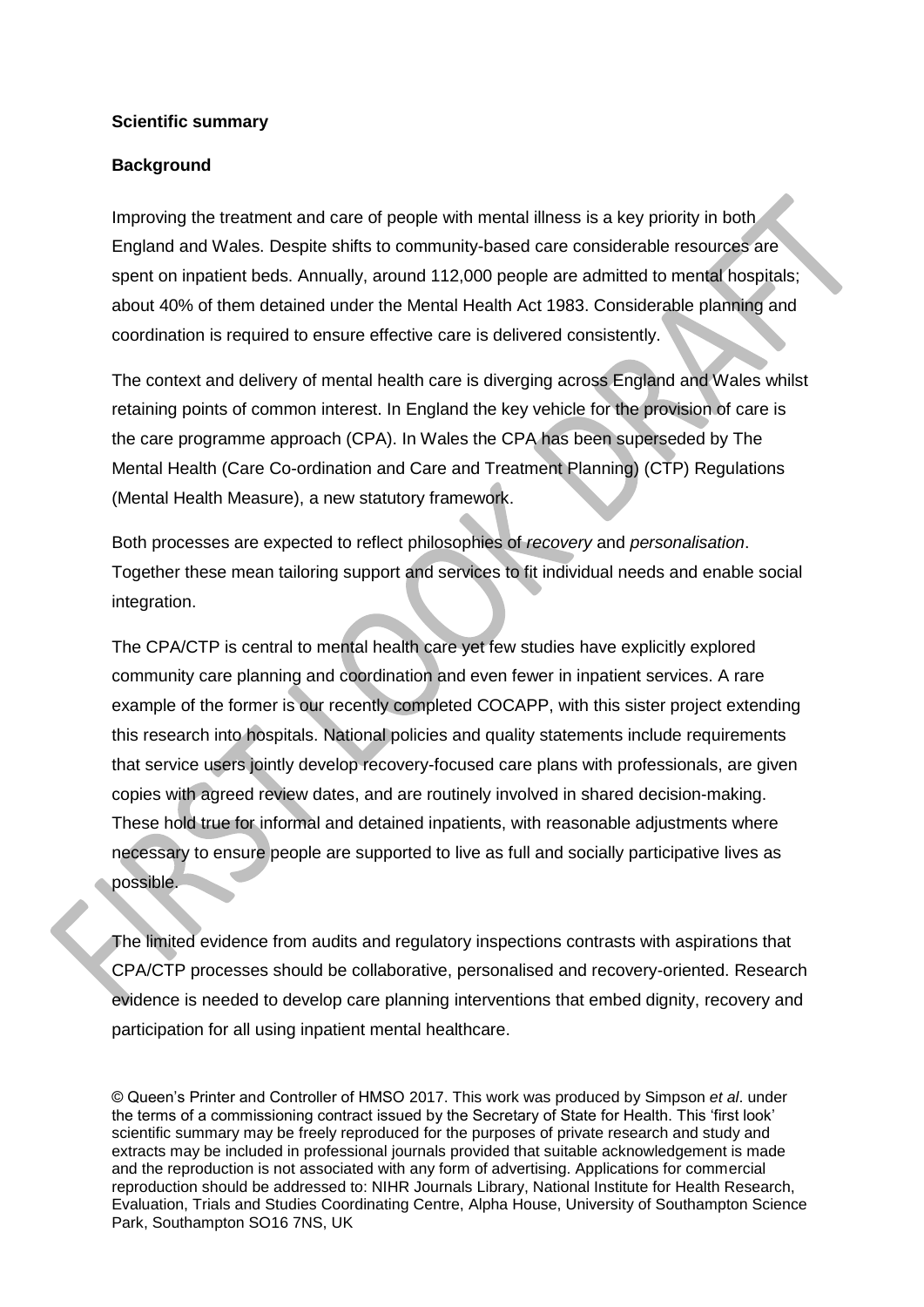## **Objectives**

The aim of this study was to identify factors facilitating or hindering recovery-focused, personalised, care planning and coordination in acute inpatient mental health settings. The results build on our community care planning and coordination study to provide a whole systems response to the challenges of providing collaborative, recovery-focused care.

Objectives were to:

- 1. Conduct a literature review on inpatient mental health care planning and coordination and review English and Welsh policies on care planning in inpatient settings.
- 2. Conduct a series of case studies to examine how the care of people with severe mental illness using inpatient services is planned and coordinated;
- 3. Investigate service users', carers' and practitioners' views of these processes and how to improve them in line with a personalised, recovery-oriented focus;
- 4. Measure service user, carer and staff perceptions of recovery-oriented practices;
- 5. Measure service users' perceptions of inpatient care, and their views on the quality of therapeutic relationships and empowerment;
- 6. Measure staff views on the quality of therapeutic relationships;
- 7. Review written care plan documentation and care review meetings;
- 8. Conduct a multiple comparisons analysis within and between sites to examine relationships and differences in relation to perceptions of inpatient care, recovery, therapeutic relationships and empowerment.

# **Design**

We conducted a cross-national comparative study, employing a concurrent transformative mixed methods approach with embedded case studies. In-depth micro-level case studies of 'frontline' practice and experience with detailed qualitative data from interviews and reviews of individual care plans and care review processes were nested within larger meso-level survey datasets and policy reviews to provide potential explanations and understanding. At the macro-level the national context was considered through a meta-narrative review of national policy and the relevant research literature.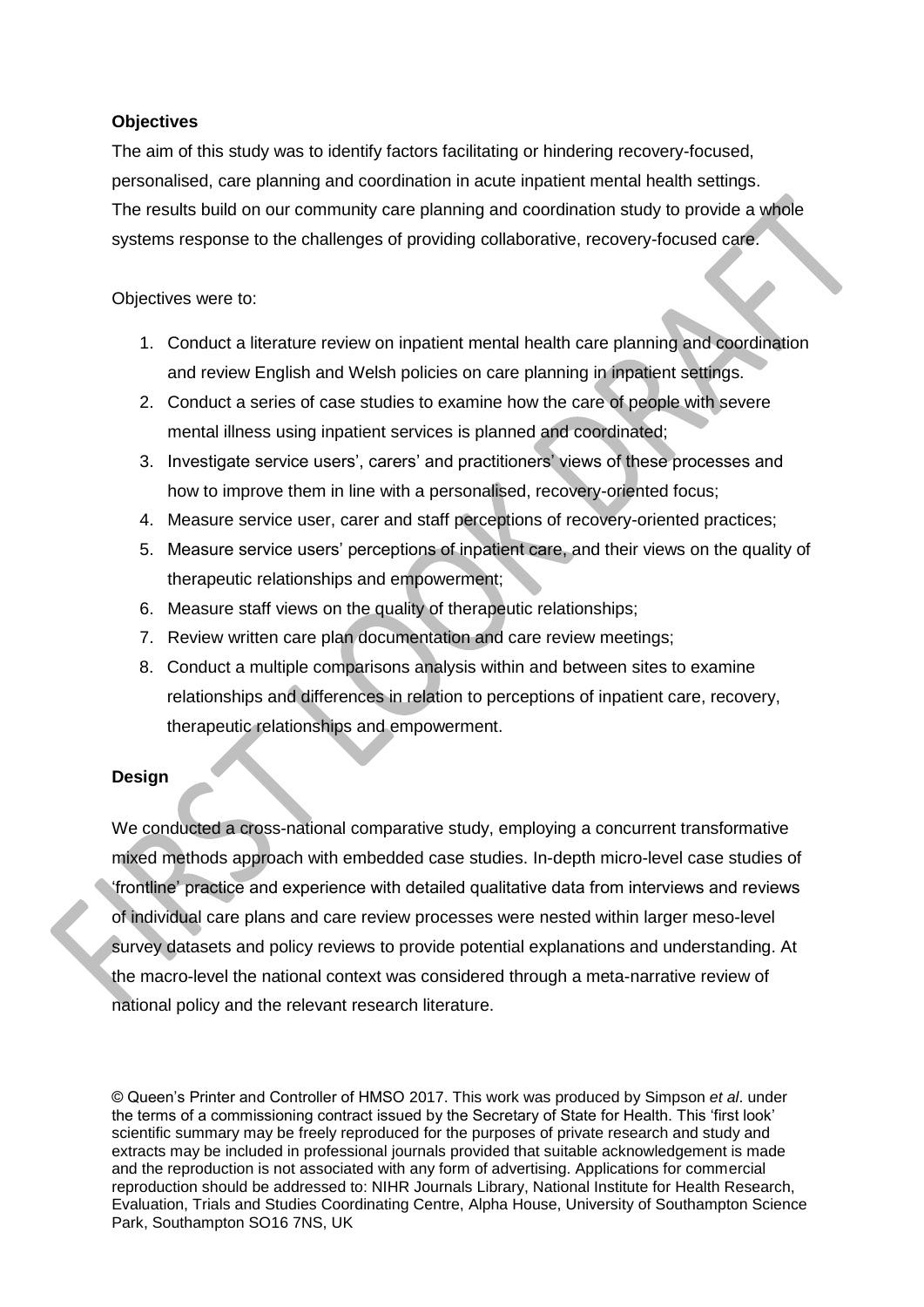### **Methods**

The study took place in 19 mental health hospital wards within four NHS Trusts in England and two Local Health Boards in Wales. Sites were identified to reflect variety in geography, population and setting.

The meta-narrative literature and policy review and synthesis were completed throughout the duration of the project with the search strategy guided by the project advisory and lived experience advisory groups.

The quantitative component of the study involved surveys of service users (n=301), ward staff (n=290) and carers (n=28). Measures used were the Views of Inpatient Care Scale (VOICE), the Recovery Self-Assessment (RSA) Scale, the Scale to Assess the Therapeutic Relationship (STAR-P and STAR-C) and The Empowerment Scale (ES). The VOICE is a patient-reported outcome measure of perceptions of acute mental health care, completed by service users. The RSA measures the extent to which recovery-oriented practices are evident in services and was completed by service users, carers and staff. The STAR assesses therapeutic relationships and was completed by service users and staff. The ES measures empowerment, strongly associated with recovery, and was completed by service users.

Descriptive site summaries provided total and subscale scores alongside reference values for the VOICE, RSA, STAR-P/C and ES to produce a 'recovery profile' for each site. Acrosssite comparisons were completed using one-way ANOVAs and subsequent Tukey post-hoc tests. We conducted ANCOVAs to adjust for potential confounders. Correlational analyses were conducted to identify relationships between measures.

The qualitative component involved semi-structured interviews with service users (n=36), multidisciplinary ward staff (n=31), and carers (n=9). Service users' care plans (n=51) were reviewed against a template and observations were conducted at care review meetings  $(n=12)$ .

© Queen's Printer and Controller of HMSO 2017. This work was produced by Simpson *et al*. under the terms of a commissioning contract issued by the Secretary of State for Health. This 'first look' scientific summary may be freely reproduced for the purposes of private research and study and extracts may be included in professional journals provided that suitable acknowledgement is made and the reproduction is not associated with any form of advertising. Applications for commercial reproduction should be addressed to: NIHR Journals Library, National Institute for Health Research, Evaluation, Trials and Studies Coordinating Centre, Alpha House, University of Southampton Science Park, Southampton SO16 7NS, UK Framework method was utilised to explore the relational aspects of care planning and coordination and the degree to which service users and carers participated in CPA/CTP processes and decision-making, and the extent to which practitioners were oriented towards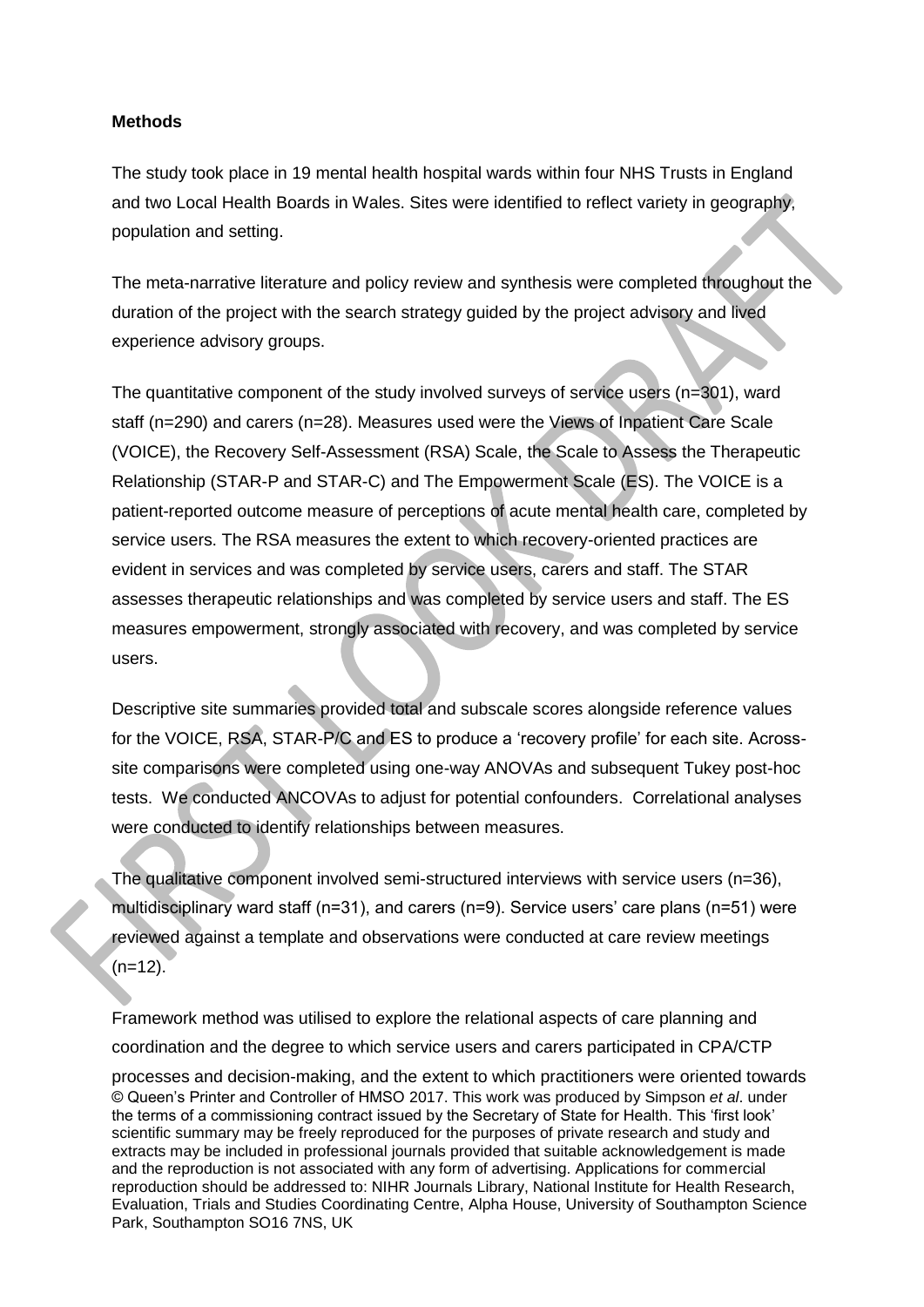recovery and personalised care. Data extraction and summarising was completed by several researchers and checked against original summaries. Second-level summarising and charting led to the identification of within-case themes which were then analysed for crosscase comparisons and contrasts.

#### **Ethical Review**

The study received NHS Research Ethics approval from the NRES Committee NRES Committee London – Fulham (Ref: 14/LO/2062) on 29<sup>th</sup> December 2014.

#### **Quantitative results**

No global differences were found across sites for any of four questionnaires completed by service users. Analysis of carer responses was not possible given low returns. For staff, there was a significant difference between research sites in the mean RSA total score (F(5, 279) = 6.35, p < 0.001,  $\eta^2$  = 0.32) and the mean total score for the STAR-C (F(5, 273) = 3.02,  $p = 0.011$ ,  $\eta^2 = 0.23$ ). There were also significant differences in all of the mean item subscale scores of the RSA and the positive collaboration subscale of the STAR-C, with two sites scoring significantly higher for the mean RSA total score. This scale measures perceptions that may have a significant effect on patient outcomes and concordance to care and collaboration with service users. Differences between sites on sub-scales were explored.

Pearson's correlations were completed at the global level to determine any associations between responses on the four questionnaires. For service user respondents there was a strong negative correlation between the RSA and VOICE (*r* = -.70, *p* < 0.001); when recovery-orientated focus was high, the quality of care was viewed highly. There was also a positive correlation between the RSA and the STAR-P (*r* = .61, *p* < 0.001), indicating an association between recovery-orientated focus and the quality of therapeutic relationships amongst service users. There was also a strong negative correlation between the STAR-P and VOICE scale  $(r = -0.64, p < 0.001)$ ; when therapeutic relationships were scored highly the perception of quality of care also scored highly. There were negligible relationships between the RSA and ES; STAR-P and ES and the VOICE and ES.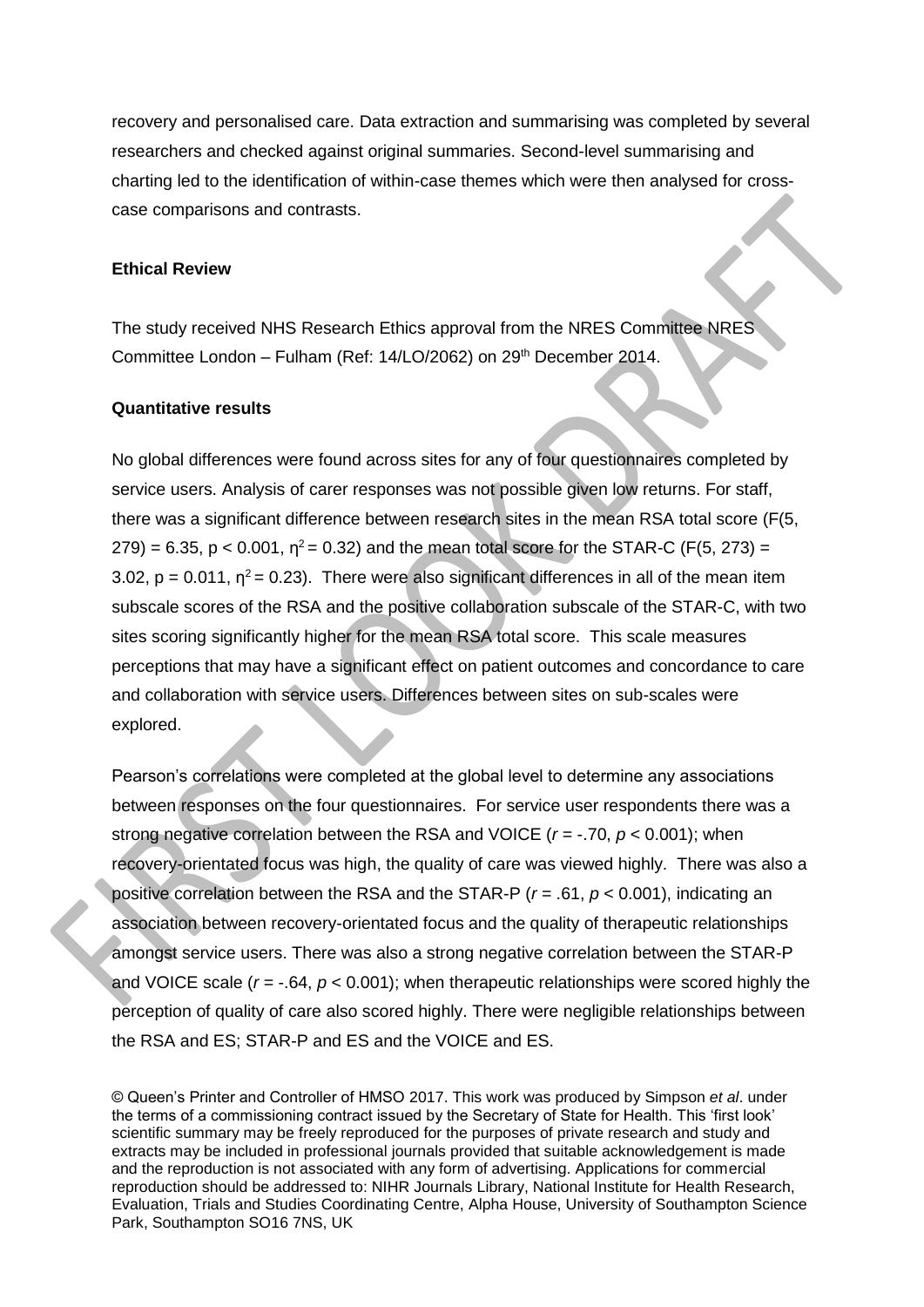For staff, there was a small to moderate correlation between the RSA and STAR-C (*r* = -.28, *p* < 0.001) with considerable variability across sites ranging from a large correlation in in one site ( $r = 0.50$ ,  $p = 0.001$ ) and only moderate or small to moderate correlations in others ( $r =$ 0.28,  $p = 0.034$ ). Across all sites staff scored significantly higher than service users on the Scale to Assess Therapeutic Relationships.

For service users there were three measures where comparisons could be made between this and the COCAPP community study: RSA, STAR-P and ES. For ratings on the recoveryfocus of services there were only small differences between total RSA scores, which can be considered equivalent. For the STAR-P measure of therapeutic relationships, service users consistently scored total and subscales lower in COCAPP-A than COCAPP, suggesting relationships are rated more positively in community services. For the measure of empowerment (ES), service users scored higher overall in the acute study than in the community study. For staff, only one measure, the RSA, was used across the two studies. In all sites staff rated the 'diversity of treatment options' higher in COCAPP-A than COCAPP.

Exploratory inferential analyses were conducted to compare results from COCAPP and this study which indicated that there was a significant difference in the way empowerment was scored by service users in community mental services and acute mental health services.

#### **Qualitative Findings**

Many staff across sites talked of the importance of collaborative care planning. Many also spoke of the value of plans being kept up-to-date with service users actively involved, and of plans being used to pull together multidisciplinary contributions and to help transitions between hospital and community. However, staff, service user and carer interviews all revealed gaps between shared aspirations and realities, even where service users drew attention to receiving good quality care. Staff accounts of routine collaboration with service users in care planning contrasted with service user accounts and care plan reviews which pointed to lack of involvement or ownership. Staff sometimes spoke of service users' unwillingness or inability to collaborate, or of barriers brought about by the introduction of electronic records. Lack of a shared language was cited as a barrier in one inner city site. Staff in one Welsh site said the all-Wales CTP template was not well-suited to short-term hospital care. Staff described adding-on 'intervention' or 'management' plans, for inpatient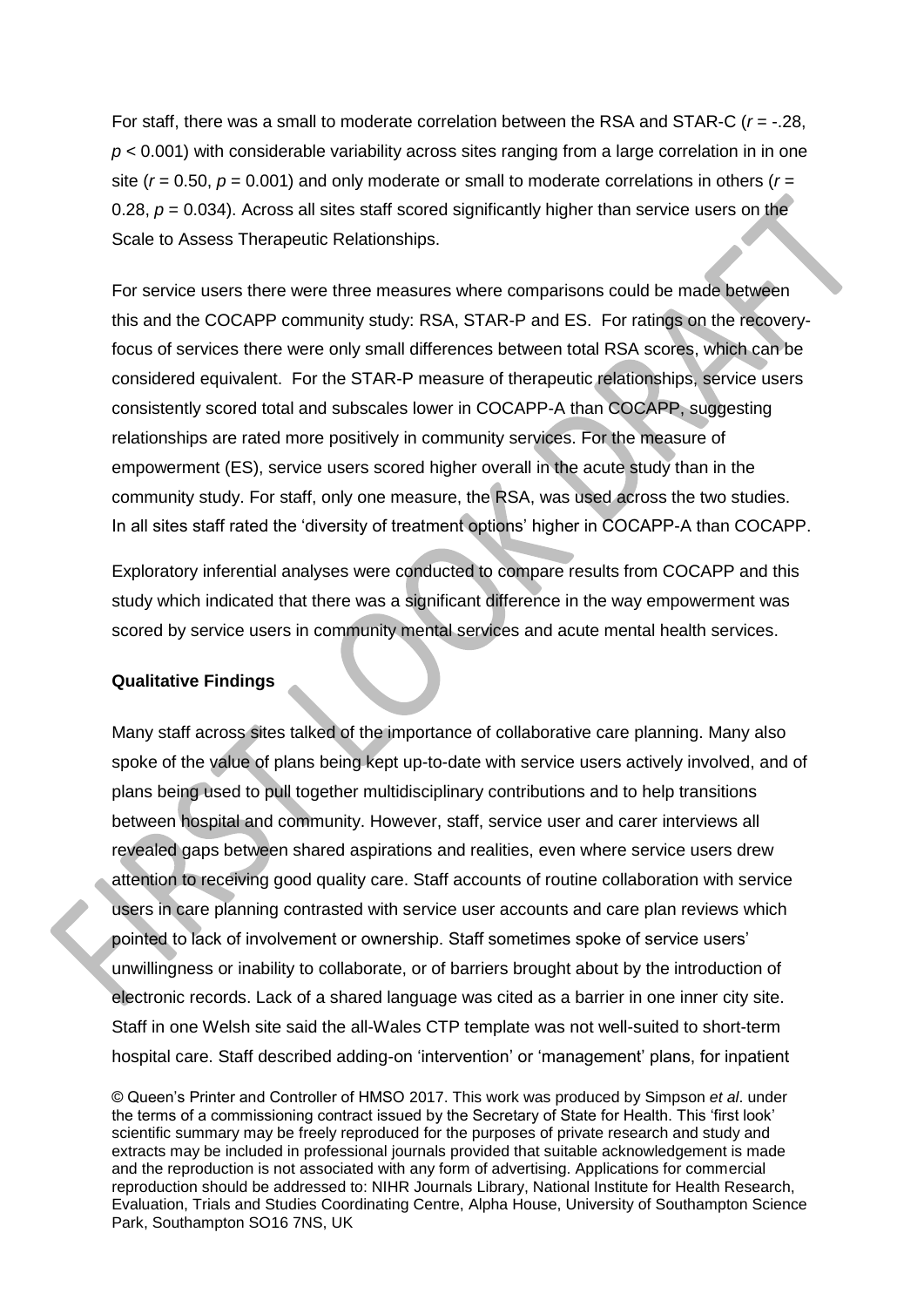use. Coherence and continuity in care across hospital and community interfaces were identified as important by many, and examples of detailed and collaborative discharge planning were given and innovations described. Rapidly arranged discharges were also talked of along with protracted admissions. Across sites carers reported generally low levels of formal involvement but also high quality care being provided.

Staff described formal multidisciplinary ward rounds as key events, and as places where progress and plans could be reviewed involving service users and carers wherever possible. Service user views and experiences of these differed, within and across sites. For some they were helpful, providing opportunities to catch-up with psychiatrists and the team. Some service users and carers described having been supported to plan and prepare for participation. Others spoke of limited time to fully consider needs and issues, of excessive jargon being used and inflexibility over scheduling.

Assessing and managing risk were central to planning and providing care, with formal ward rounds being named as places for risks to be discussed although not necessarily in the presence of service users. Particularly challenging discussions were described in relation to medication, risk and decision-making with service users who were detained. Risks mentioned by staff included those to self and others, with some also noting the dangers of over-estimating risks and the importance of attending to strengths and positive risk-taking. A staff view in one Welsh site was that the CTP template was not suited to the regular updating of risk assessments. Most service users talked of their safety having been attended to, sometimes giving specific examples (e.g., through removal of objects and the use of observations), even though risk assessments and management plans were often not actively discussed with them. Others, however, talked of feeling unsafe in hospital and of asking for more staff.

Definitions and understandings of recovery varied, as did views of the role of hospitals in promoting this. 'Personalisation' was not a familiar term, although there was recognition that care and services should be oriented to the individual. Whilst some staff talked of inpatient care as person-centred there was also widespread recognition of the challenges to this. Within and across sites there were differences in service user views and experiences of individually tailored care. Some were clear that hospital had been pivotal, and that personal needs and wishes had been attended to. Others were equally clear that care had not been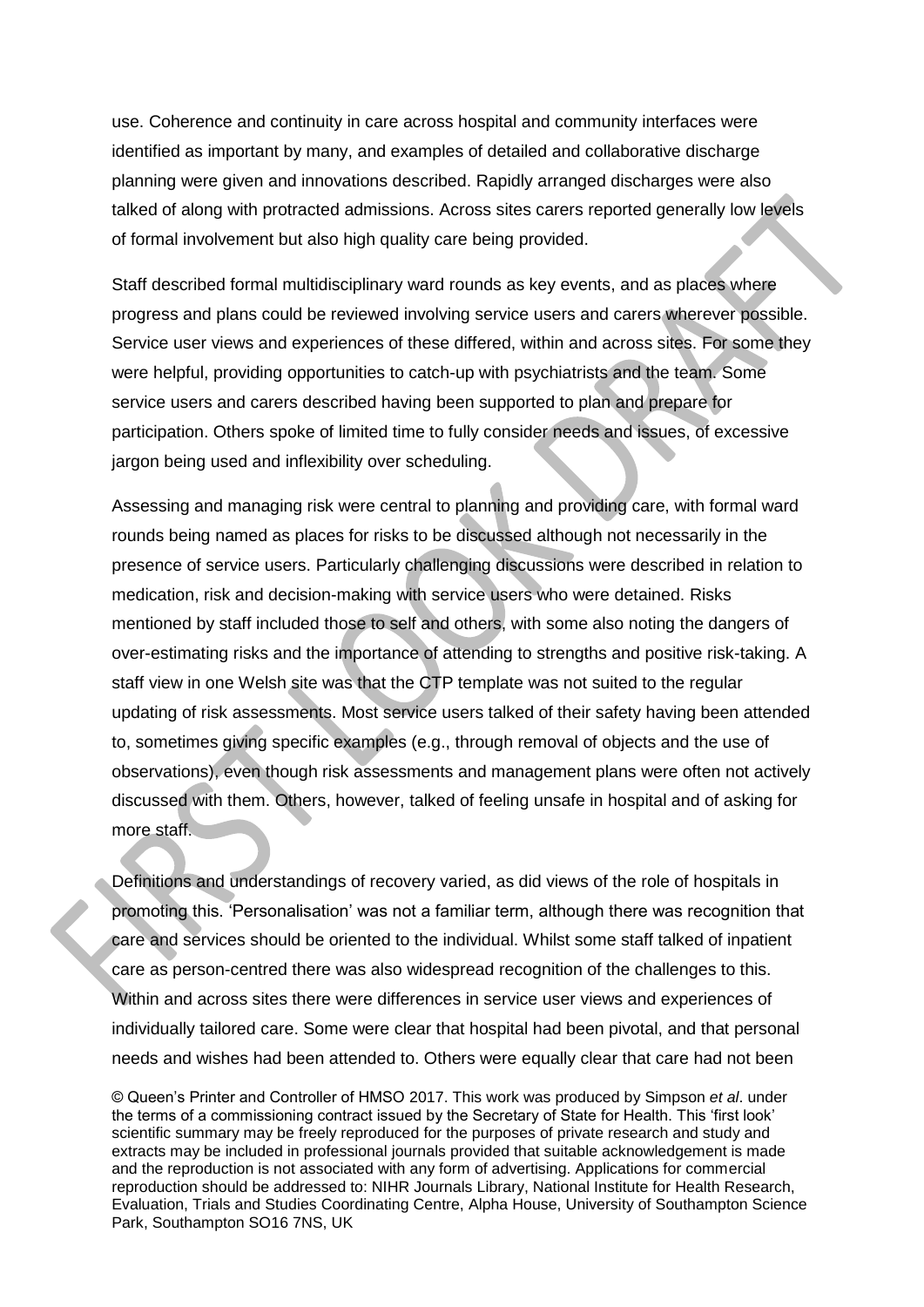personalised, or said that care at home was more personalised. Carers gave positive accounts of care provided.

#### **Conclusions**

Our results suggest much positive practice taking place within acute inpatient wards with evidence of a widespread commitment to safe, respectful, compassionate care underpinned by strong values. Whilst ideas of recovery were evident there was some uncertainty and discrepancy amongst some staff about the relevance of recovery ideals to inpatient care or the ability of people in acute distress to engage in recovery-focused approaches. However, service users saw inpatient admissions as important and often necessary stages in stabilising their mental state and perhaps their lives, with medication an important component. They often appreciated efforts made to keep them safe and to help them take their next tentative steps. They also rated highly staff using recovery-focused language and values. Many spoke of care being personalised with examples given of staff being responsive and considerate in response to particular needs or concerns. Carers often similarly described positive views of care. Perhaps surprisingly, service users experienced inpatient care as more empowering than many do when receiving community care. Whilst they valued their relationships with ward staff they did not rate these quite as highly as staff did.

Most staff spoke of efforts to involve service users, and carers and families where possible, in care planning. However, most service users did not appreciate the written care plan as an integral or important part of their experience and many did not have, or could not find, copies. As with our community study, the majority of service users did not feel they had been genuinely involved in processes.

Service users, and carers, were often aware of efforts being made to keep them safe and this was frequently appreciated. However, as in the community study, involvement of service users in discussions about personal risk factors and safety is challenging, especially with those legally detained.